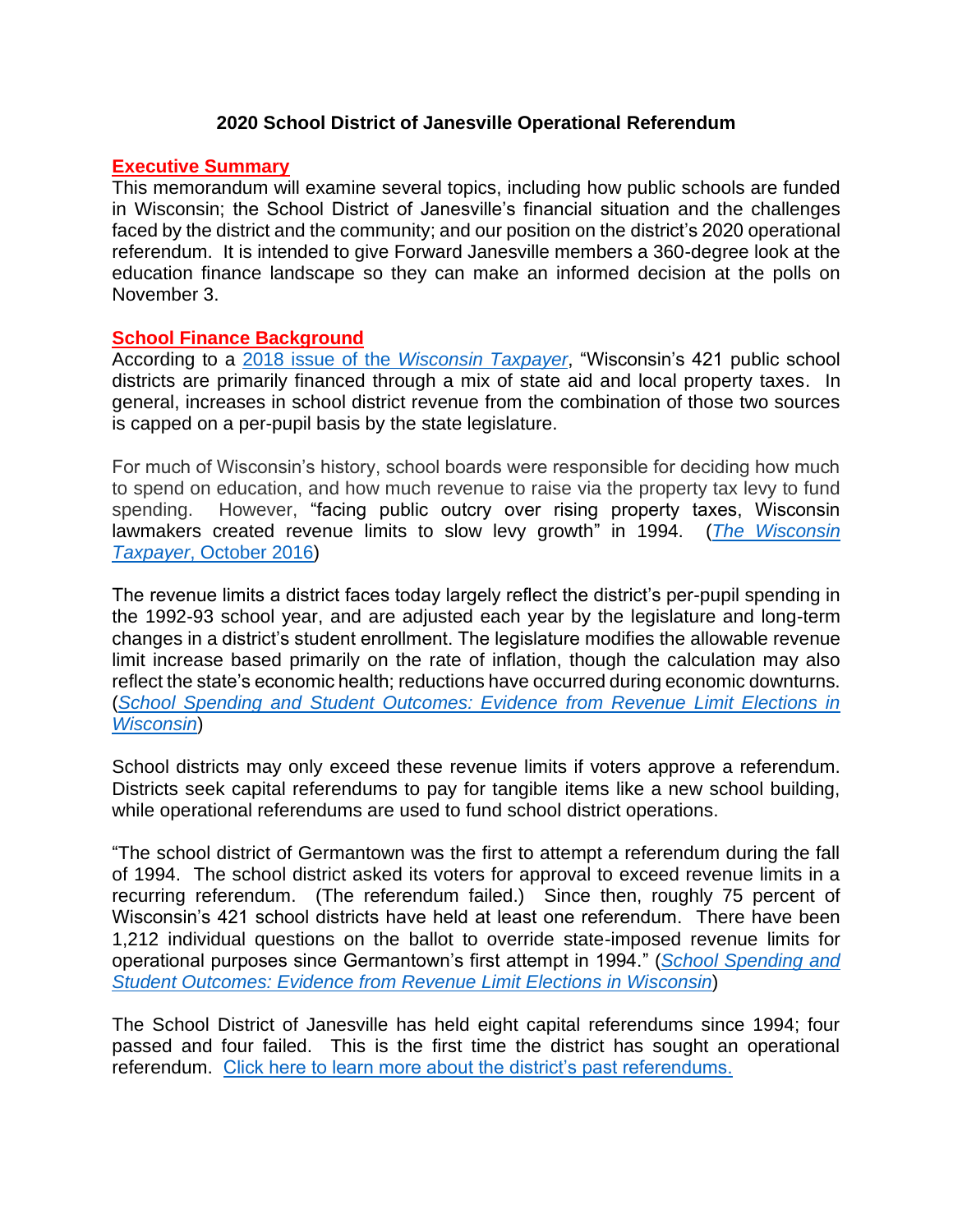# **The School District of Janesville's Fiscal Situation**

According to the school district's website, "The School District of Janesville has a lower revenue limit per student than an overwhelming majority of districts in the area." Here is a graphic that illustrates this:

2019-20 Base Revenue Limit per Member

| • Clinton                                         | \$10,905               |                                                                                                                                                      |  |  |
|---------------------------------------------------|------------------------|------------------------------------------------------------------------------------------------------------------------------------------------------|--|--|
| • Edgerton                                        | \$10,492               | <b>State Average</b> = \$443 more per member.                                                                                                        |  |  |
| <b>• State Average</b><br><b>• County Average</b> | $$10,143*$<br>\$10,115 | Assume 3 year member average of 9,594 = \$4,250,142<br><b>MORE</b> for School District of Janesville                                                 |  |  |
| • Parkview<br>• Turner                            | \$10,061<br>\$9,931    | Rock County Average = \$415 more per member.<br>Assume 3 year member average of 9,594 = \$3,981,510<br><b>MORE</b> for School District of Janesville |  |  |
| • Evansville                                      | \$9,878                |                                                                                                                                                      |  |  |
| • Beloit                                          | \$9,838                |                                                                                                                                                      |  |  |
|                                                   |                        |                                                                                                                                                      |  |  |
| <b>• Janesville</b>                               | \$9,700                |                                                                                                                                                      |  |  |

# This is exacerbated with declining enrollment. "This is partially because a Wisconsin district's revenue limit is tied to its enrollment. Districts with declining year-over-year enrollments, such as Janesville, have revenue limits that typically decline faster than their ability to save money due to serving fewer students." Here is a graphic displaying the district's recent enrollment trend:



# September Membership 2013-2019

"Based on new forecasting conducted by the district with its financial adviser, the district is predicting a significant budget deficit starting next year if efforts are not made to address it. This is despite efforts to trim costs throughout the district." As a result of these circumstances, the Janesville School Board approved adding the operational referendum question to the November ballot.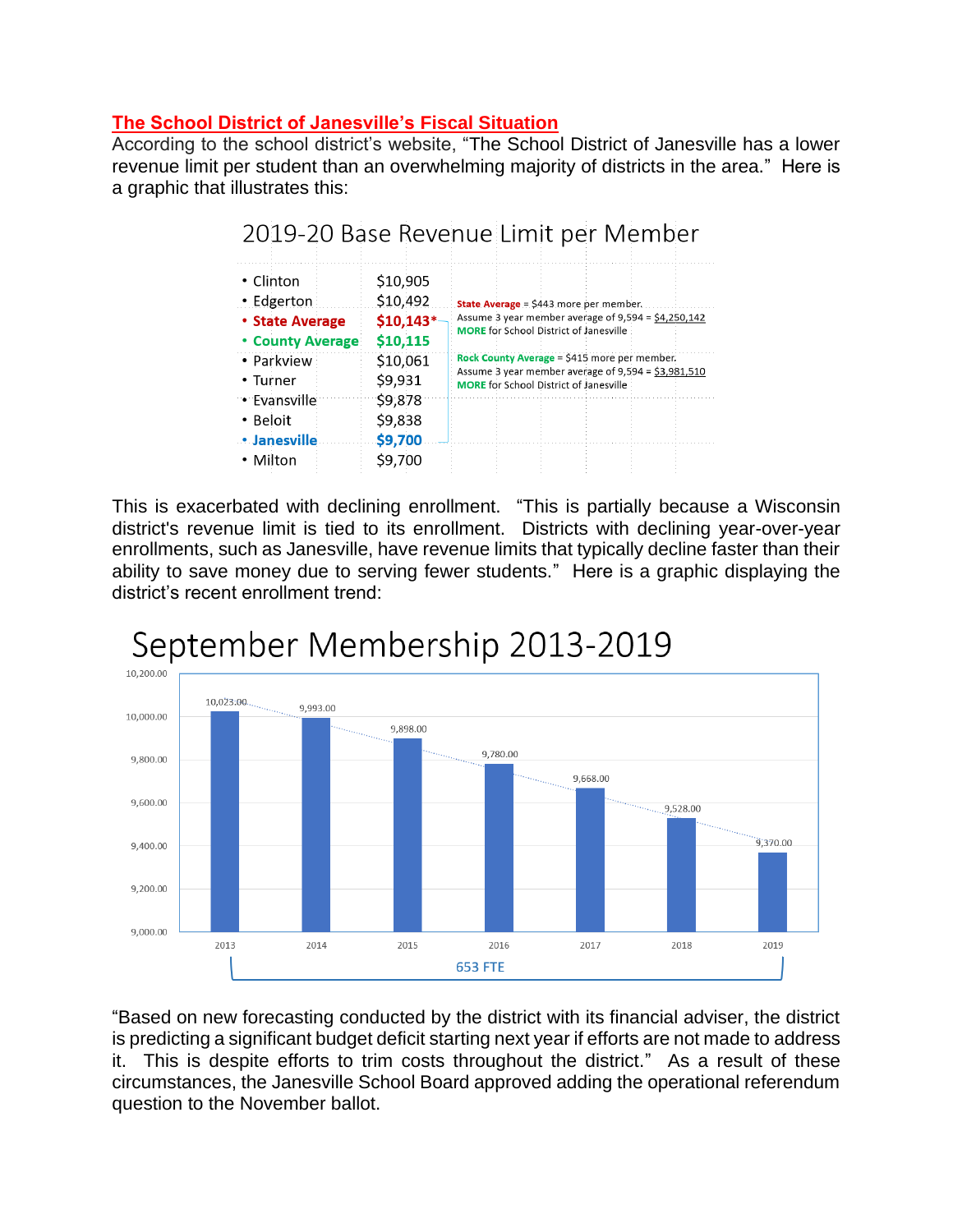# **School District of Janesville Outcomes**

Great schools are a key ingredient for vibrant and growing communities. National research provides evidence as to what indicators define "great" and gives the roadmap on how to achieve "greatness."

**The Journey to Excellence:** In 2004 the School District of Janesville took an important step forward in focusing on excellence. The school district used an evidence-based leadership program called the Journey to Excellence from 2007-2017. The Journey to Excellence program focuses on student achievement based on data and measurable improvement for staff. The plan evaluates supervisors on their performance using metrics, which creates a final "score" for the staff.

The Journey to Excellence has six foundational pillars: service, quality, people, finance, growth and health/safety. The school board used these pillars to help set goals and standards of professional behavior, which were adopted for all employees to follow. The Journey to Excellence program was created by Janesville entrepreneur and native Quint Studer, who donated use of the program to the district at no charge. (*[Janesville Gazette,](https://www.gazettextra.com/archives/superintendent-sale-of-studer-group-wont-derail-journey-to-excellence/article_ab8601c9-1cf2-5d3d-9cc6-1ffd626c82bd.html)  [2-10-15](https://www.gazettextra.com/archives/superintendent-sale-of-studer-group-wont-derail-journey-to-excellence/article_ab8601c9-1cf2-5d3d-9cc6-1ffd626c82bd.html)*)

**The Janesville Promises:** In 2017, the School District adopted the "Janesville Promises" to address key elements impacting student and school success. This was presented by the incoming Superintendent and, in part, was meant to address the widely perceived issue that standardized test scores are not always indicative of post- graduation success. The promises were based upon research that identified critical elements to redefine how high school students were deemed "ready" post high school education or careers. [\(Click here to learn more about this criteria.\)](https://www.redefiningready.org/)

These Promises utilize five components with indicators that move the entire district forward with the intention of achieving success within five years. The five promises are:

- Student and School Success: Every student is known by name, strength, need; and every student graduates ready for college, career, and life.
- Relationships: Efficient, effective, and caring interactions with students, parents, and the community.
- Culture and Climate: Challenging, fulfilling and enjoyable work environment for district employees.
- Finance: Continuous monitoring and re-alignment of district resources.
- Health and Safety: Prioritize the safety, health, and wellness of our school community.

The district tracks progress on its Promises [here.](https://ecriss.ecragroup.com/strategy/Home/Indicators?Building=16538&Dashboard=SCH006) The district has made significant progress on several of its Promises, including [the percentage of graduates who meet](https://ecriss.ecragroup.com/strategy/Home/Chart?ID=120780&Dashboard=SCH006)  [Career Ready Indicators](https://ecriss.ecragroup.com/strategy/Home/Chart?ID=120780&Dashboard=SCH006) (from 62 percent in 2017 to 84 percent in 2019; the goal is 90 percent); and the [percentage of graduates that meet College Ready indicators](https://ecriss.ecragroup.com/strategy/Home/Chart?ID=115805&Dashboard=SCH006) (from 51 percent in 2017 to 57 percent in 2019; the goal is 90 percent). Progress on other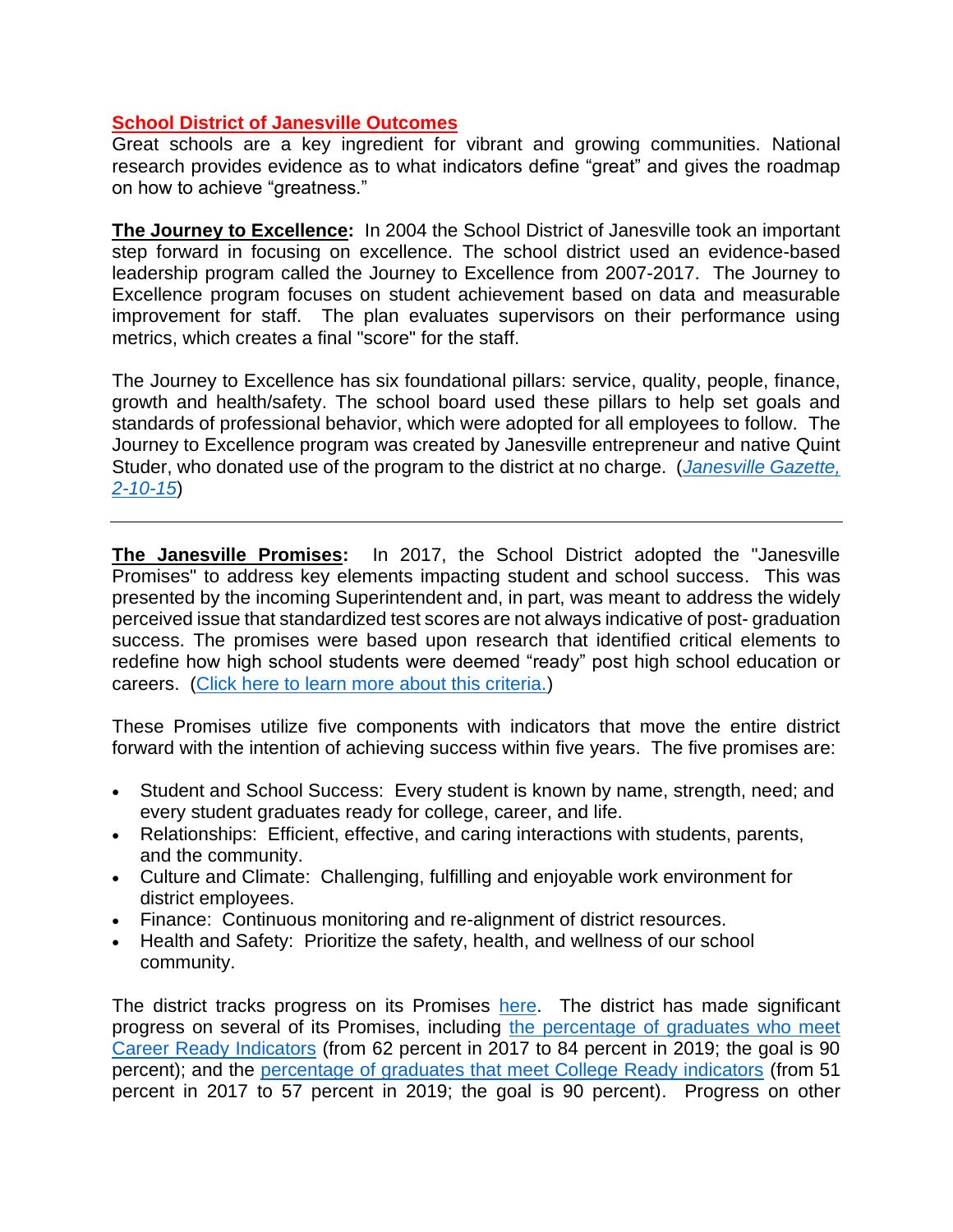Promises initiatives have been slower, such as the percentage of  $3<sup>rd</sup>$  grade students [reading at or above grade level](https://ecriss.ecragroup.com/strategy/Home/Chart?ID=119262&Dashboard=SCH006) (from a baseline of 58 percent in 2017 to 58 percent in 2019; the goal is 90 percent.) The district has updated several of its Promises in the wake of the ongoing coronavirus pandemic; [click here to learn more.](https://www.gazettextra.com/news/education/janesville-school-district-updates-promises-amid-pandemic/article_5abd80ad-a2ab-5544-821a-ce864afc6d7c.html)

While the Promises represent the accountability measures used by the Janesville Board of Education, there are also other public reports cards that play an important role in showing educational outcomes. These report cards are easily understood and are important metrics us by state regulators, businesses, and private individuals when evaluating the success, or lack thereof, of individual schools and school districts.

**Department of Public Instruction (DPI) Report Cards:** Each year, the DPI issues report cards for every publicly funded school and district in Wisconsin. These accountability report cards include data on multiple indicators for multiple years across four priority areas (student achievement, growth, closing gaps, and on-track and postsecondary success). In addition, given the impact on student success, the accountability report cards also measure chronic absenteeism and dropout rates. [Click here for more](https://dpi.wi.gov/accountability/report-cards)  [information about DPI Report Cards.](https://dpi.wi.gov/accountability/report-cards)

A school or district's overall accountability score places the school/district into one of five overall accountability ratings:

- Significantly exceeds expectations: 100 83
- Exceeds expectations: 82.9 73
- Meets expectations: 72.9 63
- Meets few expectations: 62.9 53
- Fails to meet expectations: 52.9 zero

For the 2018-19 school year, the School District of Janesville scored 64.2 overall, which puts the district in the "meets expectations" category. The individual school rankings for 2018-19 are as follows:

- **Significantly exceeds expectations** (4.5 percent of Janesville schools)**:**
	- Roosevelt Elementary (84.3)
- **Exceeds expectations** (13.6 percent of Janesville schools):
	- Van Buren Elementary (79.9)
	- Kennedy Elementary (79.7)
	- ARISE Virtual Academy (75.5)
- **Meets expectations** (45.5 percent of Janesville schools):
	- Edison Middle School (71.3)
	- Franklin Middle School (70.2)
	- Harrison Elementary (69.6)
	- Monroe Elementary (65.4)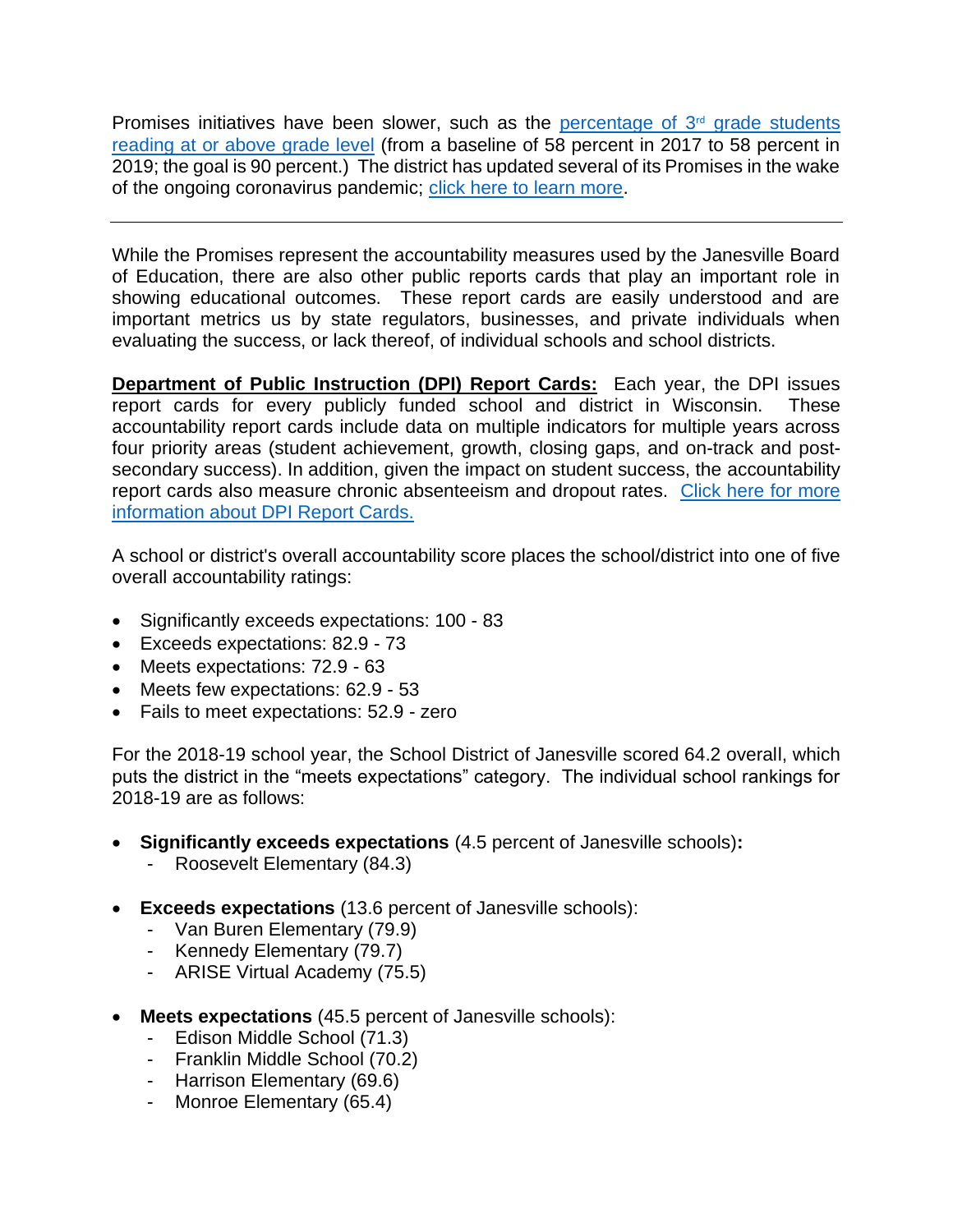- Jefferson Elementary (65.3)
- Wilson Elementary (65.2)
- Craig High School (64.6)
- TAGOS Leadership Academy (64.4)
- Madison Elementary (64.1)
- Parker High School (63.1)
- **Meets few expectations** (22.7 percent of Janesville schools):
	- Jackson Elementary (60.5)
	- Adams Elementary (60.4)
	- Washington Elementary (60.4)
	- Marshall Middle School (57.3)
	- Lincoln Elementary (54.2)

### • **Fails to meet expectations:** None.

Six district schools (ARISE Virtual Academy, Craig High School, Kennedy Elementary, Roosevelt Elementary, TAGOS Leadership Academy, and Van Buren Elementary) have seen an increase in their DPI score from four years ago. The district's overall score has fallen from 75.0 overall in the 2015-16 school year to 64.2 in 2018-19. (*[The Janesville](https://www.gazettextra.com/news/education/two-thirds-of-janesville-schools-get-worse-report-cards/article_a34c5b52-3c8f-53f5-a7ad-756d6e7790ff.html)  [Gazette, 11-12-19](https://www.gazettextra.com/news/education/two-thirds-of-janesville-schools-get-worse-report-cards/article_a34c5b52-3c8f-53f5-a7ad-756d6e7790ff.html)*)

[Click here for a deep dive into the DPI's Report Card data for the school district.](file:///C:/Users/fj.dan.cunningham/Downloads/DRCDetail_Public_Janesville_2018-19_6597.PDF)

ACT Scores: According to a [9-12-19 story from the Janesville Gazette,](https://www.gazettextra.com/news/local/janesville-school-test-scores-drop-again/article_b92beb5a-cf0d-5f79-8640-5f14fff47891.html) "The Janesville School District's ACT scores for the junior class dropped for the third year in a row…The Janesville School District's overall ACT scores went from 19.3 in the 2016-17 school year, to 18.9 in 2017-18 and to 18.4 in 2018-19, according to DPI data."

|                                      | <b>JANESVILLE</b> |         |         |  |  |
|--------------------------------------|-------------------|---------|---------|--|--|
| <b>Janesville schools ACT scores</b> |                   |         |         |  |  |
|                                      | 2016-17           | 2017-18 | 2018-19 |  |  |
| <b>Rock University</b>               | 21.9              | 20.7    | 20.3    |  |  |
| ARISE                                | 19.4              | 19.9    | 18.5    |  |  |
| Craig                                | 20.3              | 19.7    | 19.3    |  |  |
| Parker                               | 18.9              | 18.5    | 18.1    |  |  |
| <b>TAGOS</b>                         | 17.7              | 17.2    | 18.3    |  |  |
| <b>Rock River</b>                    | 13.5              | 14.1    | 13.9    |  |  |
| <b>District</b>                      | 19.3              | 18.9    | 18.4    |  |  |
| <b>State</b>                         | 20.2              | 19.9    | 19.6    |  |  |

Here are the 2018-19 ACT scores for each Janesville secondary school:

Donna Felland/donnaf@gazettextra.com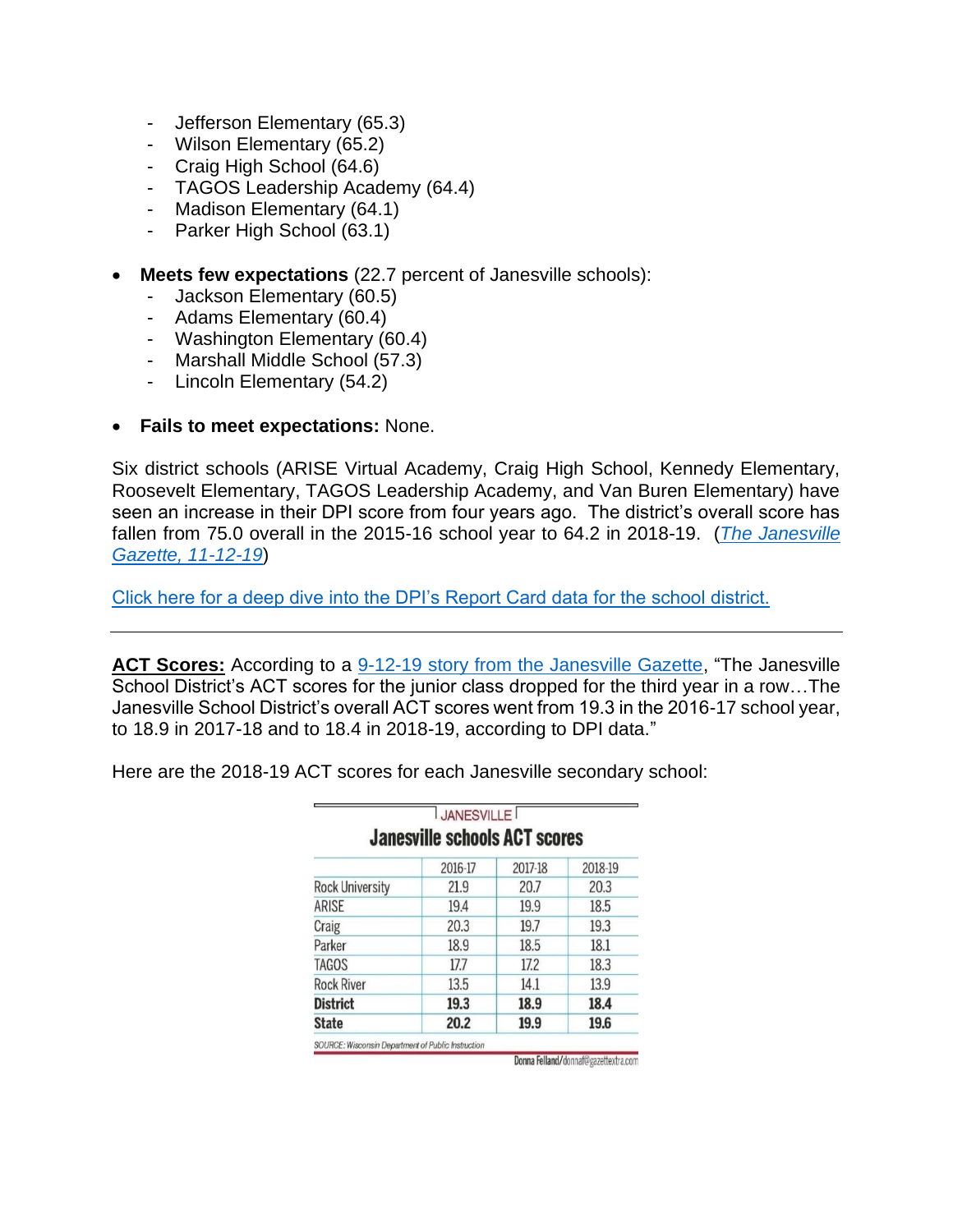However, recent research shows that "standardized testing has been declining as an element in the college admissions process for some time. More than 1,230 colleges and universities have made the SAT and ACT optional for admission," including the University of Chicago and the University of California system. *[\(The New York Times, 5-21-20\)](https://www.nytimes.com/2020/05/21/us/university-california-sat-act.html)* 

**Wisconsin Forward Exam Scores:** "Wisconsin Forward Exams, which are given to children in grades 3 to 8…places students in one of four categories: below basic, basic, proficient, and advanced.

"Highlights from the Janesville School District's Wisconsin Forward Exam include:

About 80% of students scored in the basic, proficient or advanced categories in English language arts.

About 72% of students scored in the basic, proficient or advanced categories in math.

About 76% of students scored in the basic, proficient or advanced categories in social studies.

About 88% of students scored in the basic, proficient or advanced categories in science." (*[The Janesville Gazette, 9-12-19](https://www.gazettextra.com/news/local/janesville-school-test-scores-drop-again/article_b92beb5a-cf0d-5f79-8640-5f14fff47891.html)*)

**School Rating Websites:** There are several outside organizations that measure school outcomes and are focused on providing information to the public, particularly parents shopping districts and schools. Two of the most well-known are [U.S. News's Best](https://www.usnews.com/education/best-high-schools/rankings-overview)  [Schools Rankings](https://www.usnews.com/education/best-high-schools/rankings-overview) and [Greatschools.org.](https://www.greatschools.org/)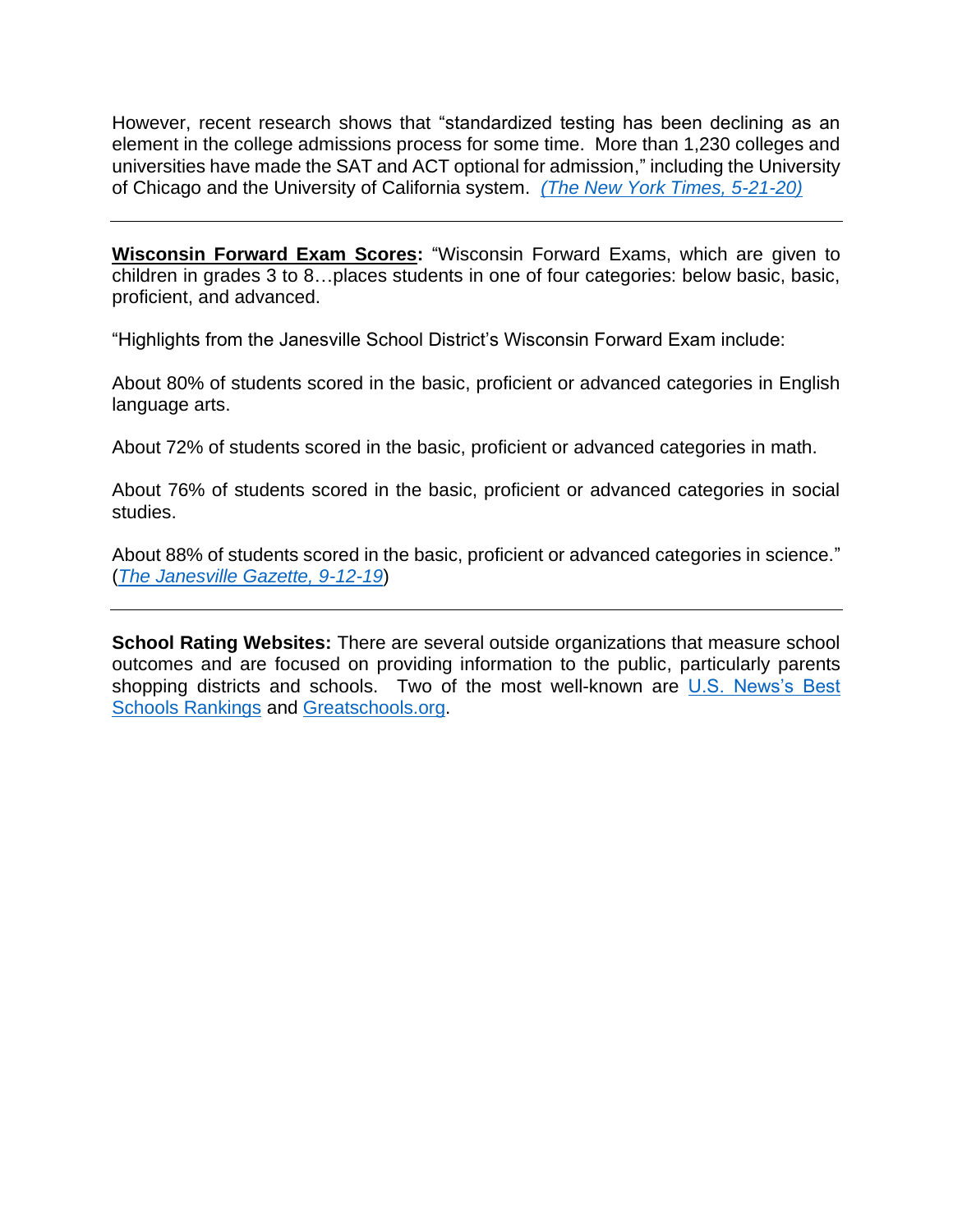#### **Referendum Background**

The \$37 million operational referendum would address issues such as maintaining programs and services, salaries and other costs associated with daily operations in a school district.

The district website states: "If approved by voters in November, the district's budget would be balanced, only limited cuts would be made, and school-related taxes would remain below the state average."

According to a survey this summer, nearly 60 percent of Janesville residents said they would support an operational referendum. However, "a member of the school board said…he's not sure the survey results are valid because a survey question about the cost of (the operational) referendum was not clear." (*[The Janesville Gazette, 8-4-20](https://www.gazettextra.com/news/education/survey-shows-support-for-janesville-school-referendums/article_4548b9f7-e5e7-5306-9adc-3b74a96e8dd6.html)*)

**Tax Impact:** The operational referendum would cost taxpayers an increasing amount each year for four years: an estimated \$39 increase per \$100,000 of assessed home value in year one, a \$31 increase in year two, a \$21 increase in year three, and a \$28 increase in year four. This increase is cumulative, so property tax bills would rise \$39 from its current level in the first year to \$70 in the second year, \$91 in the third year and \$119 in the fourth year.

**Outcome Impact:** An analysis of hundreds of Wisconsin school district operational referendums between 1996-2014 found that "Wisconsin school districts allocate roughly 80 percent of the additional resources from a successful operational referendum to instruction in the form of higher teacher compensation and experience, lower studentteacher ratios, and lower teacher attrition. Improvements in these inputs result in substantial improvements in student outcomes: a 30 percent increase of a (district-level) standard deviation in test scores, a 25 percent decrease in the district's dropout rate, and a 15 percent increase in postsecondary enrollment at four-year institutions." (*[School](https://ntanet.org/wp-content/uploads/2020/02/Jason-Baron-Session1557_Paper3356_FullPaper_1.pdf)  [Spending and Student Outcomes: Evidence from Revenue Limit Elections in Wisconsin](https://ntanet.org/wp-content/uploads/2020/02/Jason-Baron-Session1557_Paper3356_FullPaper_1.pdf)*)